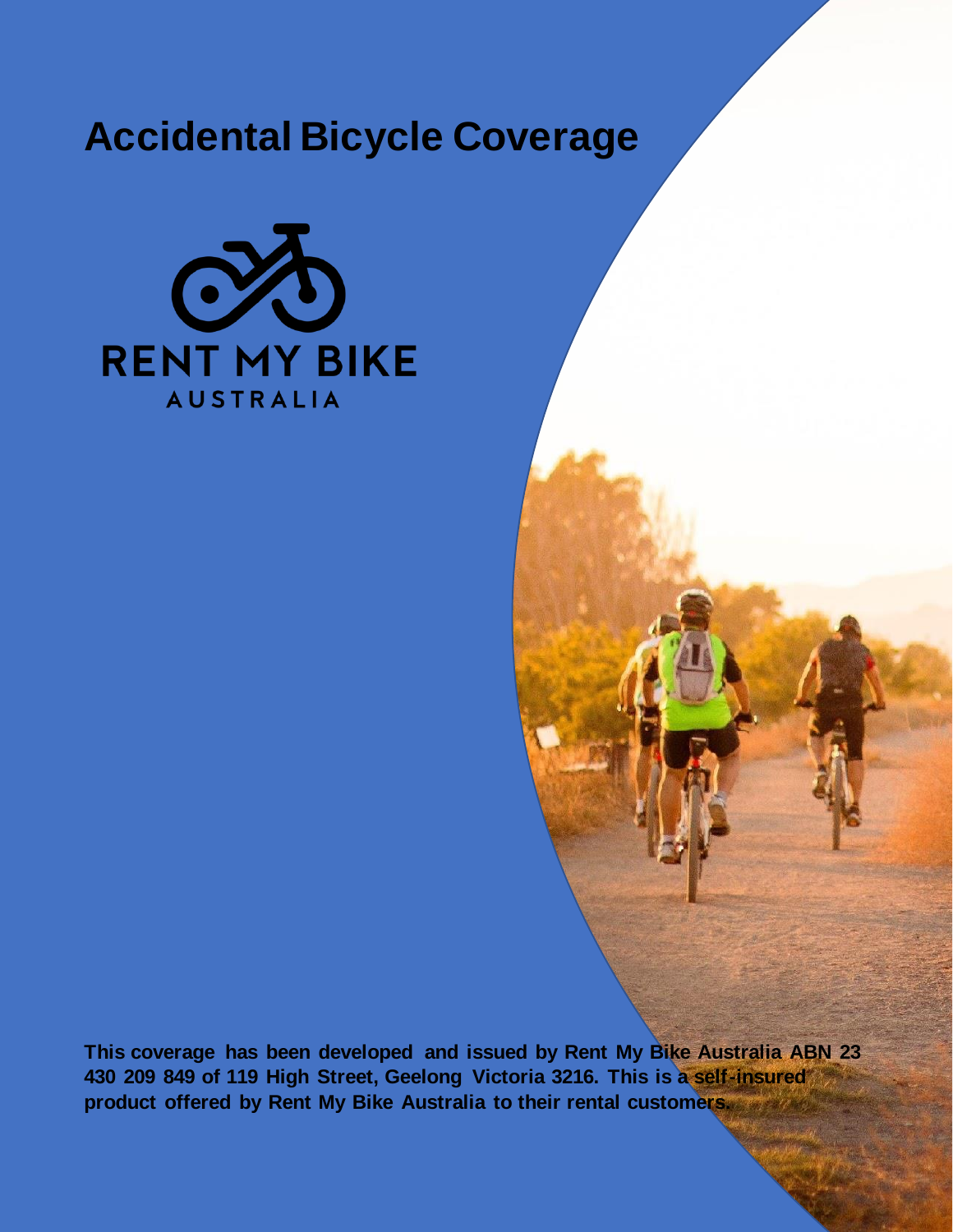# **Product Disclosure Statement (PDS)**

This document contains all details of **your** cover (**your policy**), your responsibilities, the claims process and how and when to get in touch with **us**.

This PDS uses words that have special meaning. Please refer to the definition's pages. References to the singular include the plural and vice versa.

**You** can email us on [ask@rentmybikeaustralia.com.au](mailto:ask@rentmybikeaustralia.com.au) and **we** will send **you** a free copy.

When **we** agree to enter **into your policy we** confirm by invoice which **you** need to be paid within 14 days of issue. If the invoice remains unpaid after 14 days **you** are not covered for the rental or event dates specified in the invoice.

Carefully read the PDS to understand the cover, your obligations and to compare and consider whether this product is right for **you**.

By entering into **your policy**, you confirm that **you** have read or will read before the end of the cooling off period the PDS when provided to **you**. Keep this document in a safe place for future reference.

### **Your Cover Explained**

Make sure **you** know exactly what **you** are and are not covered for. In addition, there are General Exclusions which may apply.

**Your** Rent My Bike Australia **rental** provides cover for the bicycle/s and accessories that are supplied with **your** rental for the following events in Australia only.

#### 1. **Accidental damage to your bicycle rental**

**We** will provide cover for **your bicycle rental** if the damage is caused by a specific incident, **crash, impact, or road hazard**.

#### 2. **Malicious damage**

**We** will cover **your bicycle rental** against malicious damage caused to **your bicycle rental**.

#### 3. **Transit**

**We** will provide cover for damage to your bicycle rental which occurs while it is in the custody of or being transported to and from destinations within Australia by a commercial passenger carrier (air, rail, water or road) to your event.

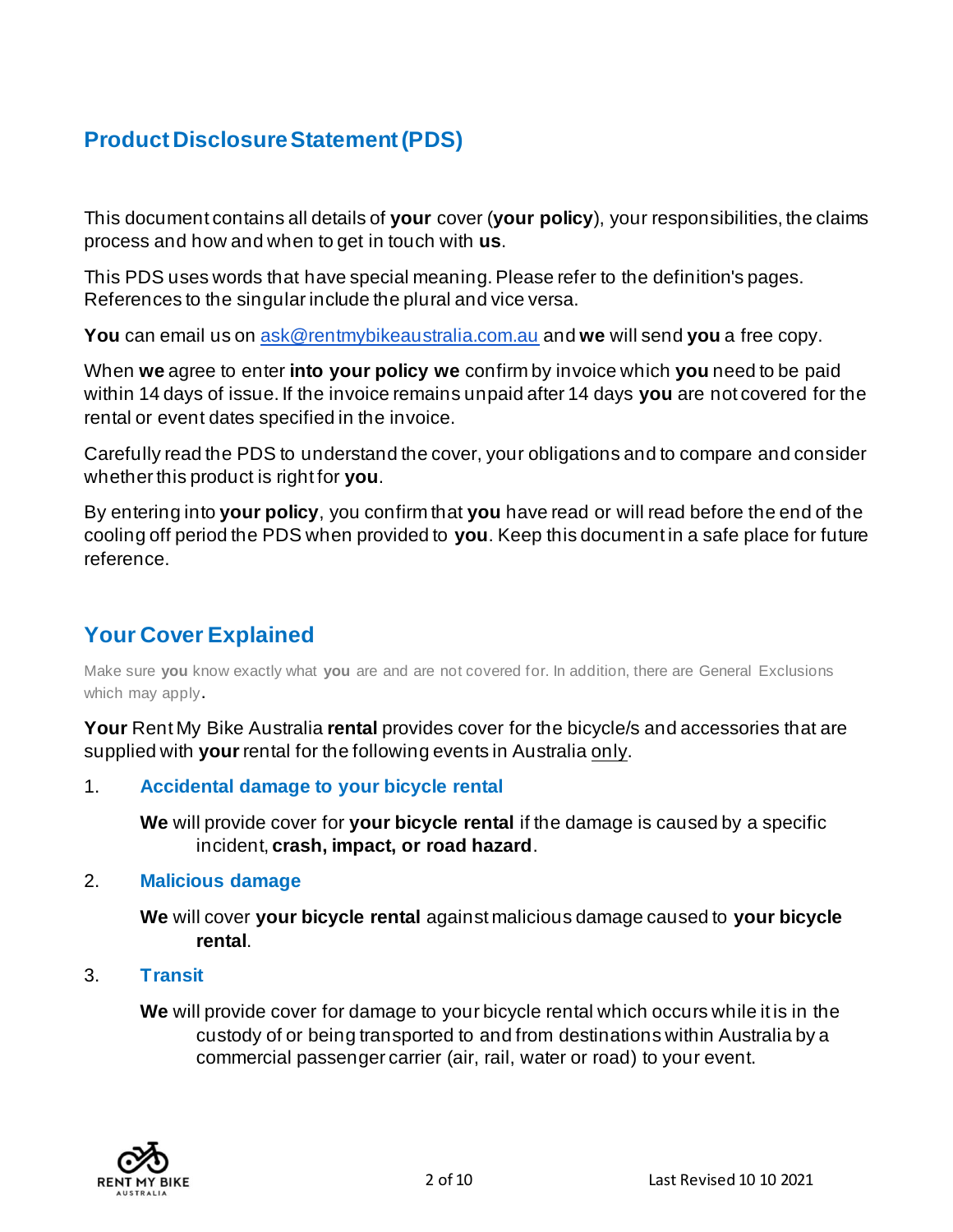## **General Exclusions**

Learn more about what is covered and what is not. No insurance covers everything so it is important to understand the exclusions of **your policy**.

Please take the time to read through the list of exclusions. We cannot cover everything, so it is important to understand when you are covered and when you are not.

### **You are not covered for the following:**

- 1. Loss or theft of the bike rental, tyres, wheels, e-bike battery packs, accessories and/or custom parts added to the bike rental, personal gear & apparel. This is an accidental damage cover only.
- 2. Any repairs not approved by us.
- 3. Any legal liability for damage to another person's property or injury to another person.
- 4. Other liabilities under the rental contract
- 5. Damage caused by, or arising from:
	- a. if **your bicycle rental** is being transported as part of **your** check-in luggage or an event and it is not securely packed in a bicycle travel case or box;
	- b. using the bicycle rental outside of the manufacturer's specifications;
	- c. any process of repairing or altering **your bicycle rental**;
	- d. mechanical, electrical or electronic breakdown;
	- e. by a deliberate action by **you** or by anyone **you** have assigned the responsibility (either implied or provide actual consent) of you bicycle rental to;
	- f. by a vehicle driving over **your bicycle rental** other than if this occurs during, or as a direct result of a crash;
	- g. by the bicycle rental being used for reward, delivery or courier services or the carriage of paying passengers.
	- h. by war, invasion, acts of foreign enemies, hostilities (whether war is declared or not), civil war, rebellion, revolution, insurrection or military or usurped power or an act of terrorism;
	- i. by pollution or chemical contamination or corrosion (whether caused accidentally by chemical agents or not);

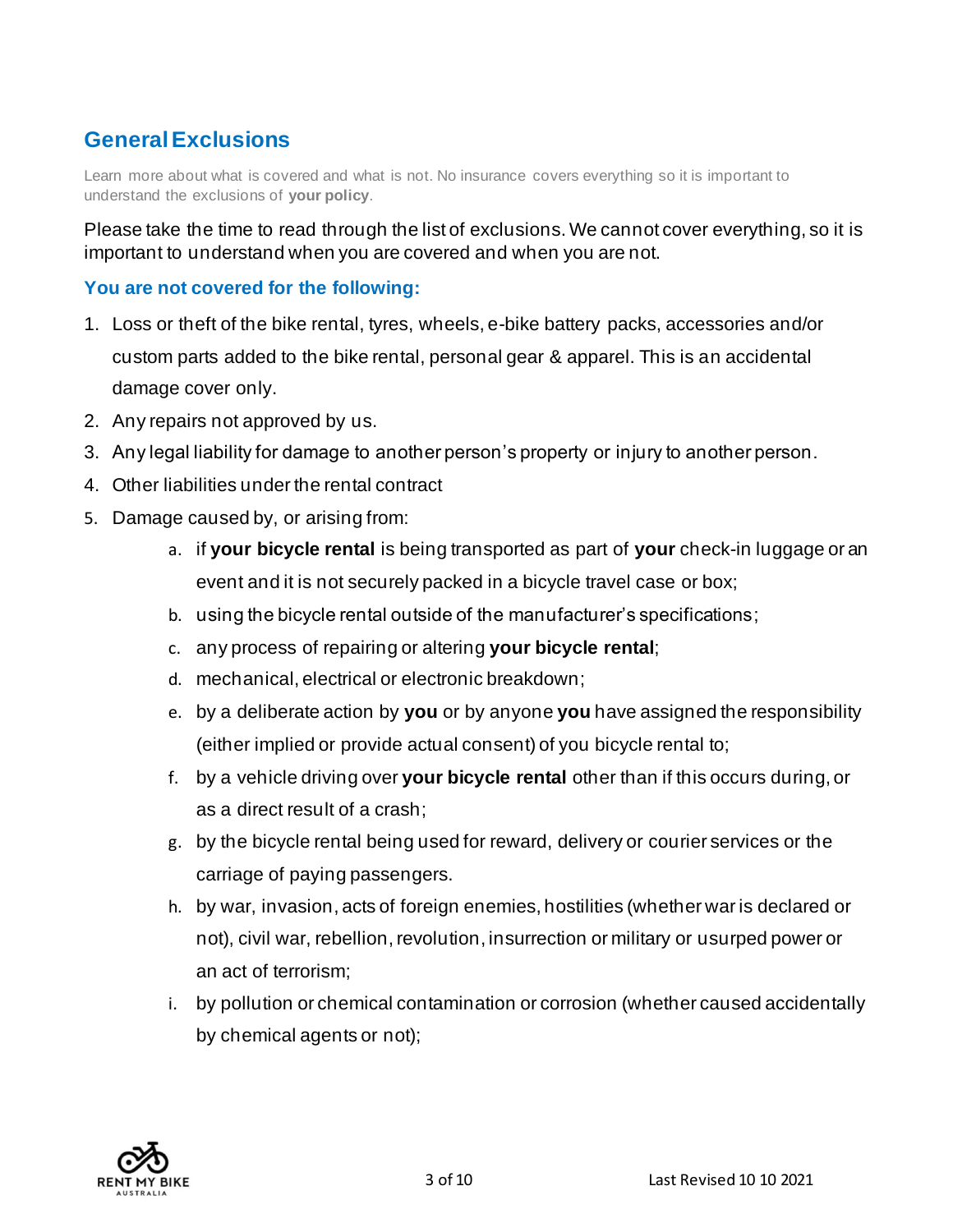- j. while **your bicycle rental** is outside the **geographical limit** unless **you** have advised us beforehand;
- k. by any modification of your bicycle from the manufacturer and **our** specifications unless you have advised **us** and **we** have agreed to extend cover in writing; or
- l. by **your bicycle rental** being left abandoned, meaning the bicycle is left unattended at a location event or location other than your home for more than 24 consecutive hours;
- m. bicycle races.

### **Security Conditions**

We require you to comply with certain security conditions in terms of how you store, leave and transport your bicycle rental.

Please make sure that you understand the Security Conditions. We will only pay out claims if you have complied with the following:

### **At home**

- 1. When **your bicycle rental** is kept inside **your** house, garage or outbuilding, and **you**  are not **home**, all the doors and window of **your** house, garage and outbuildings must be locked.
- 2. When **your bicycle rental** is in the garage or outbuilding, and **you** are **home**, the garage door windows must be locked if **you** are not in the garage or outbuilding. For example: if you are busy in the house and **your bicycle rental** is in the garage, the garage door must be locked.
- 3. If **your bicycle rental** is left outside somewhere on your premises, it must be locked by an **approved lock** to an **immovable object**.
- 4. If you lock **your bicycle rental** in a common area, like a parking garage or foyer of your building, the bicycle must be locked by an **approved lock** to an **immovable object**.

### **Away from home**

If **your bicycle renta**l is left **unattended** while away from **your home** it must be **securely locked** through the frame of the **bicycle** to an **immovable object** by an **approved lock**.

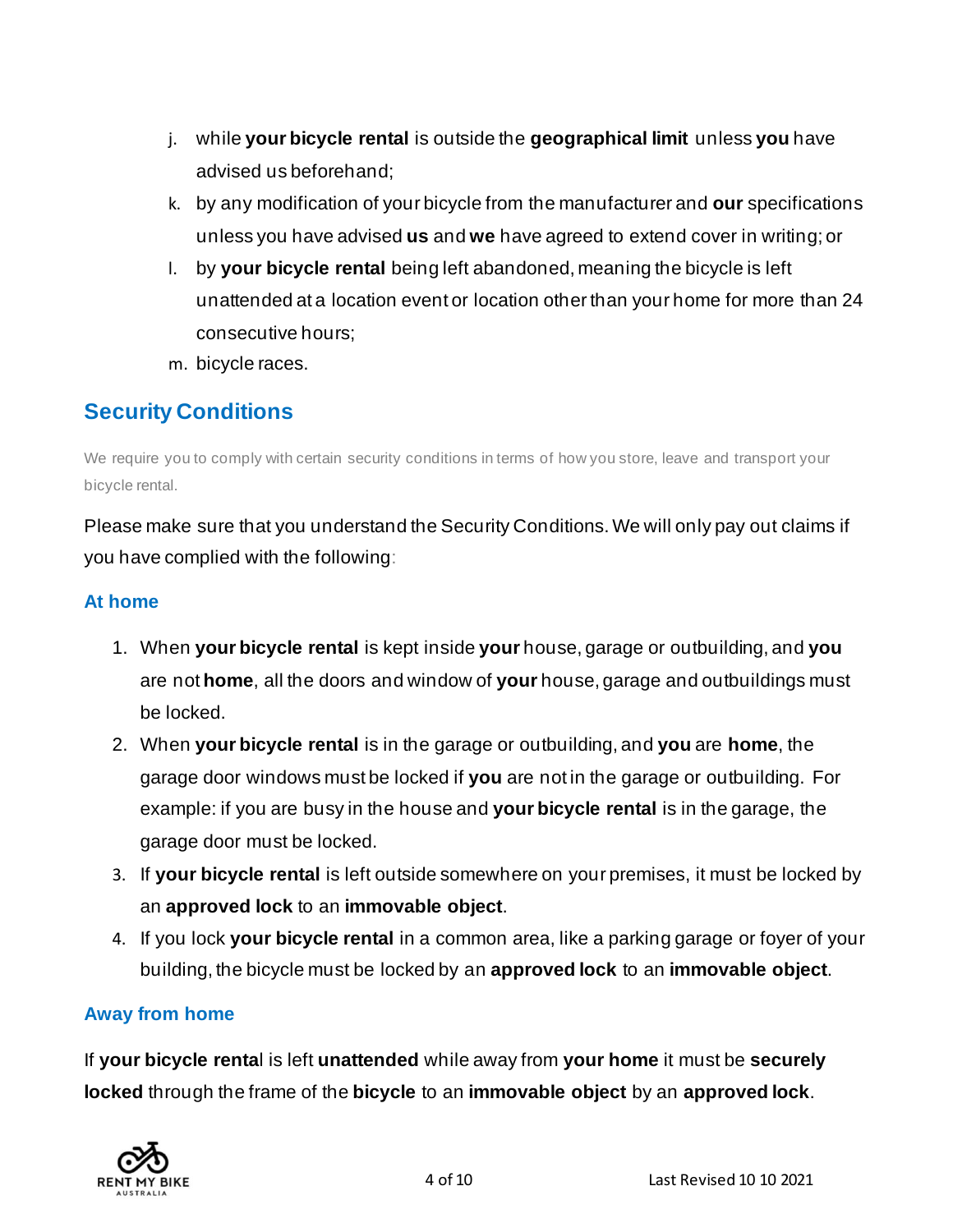**Unattended** means whenever **your** entire **bicycle rental** is out of **your** direct line of sight or more than five (5) metres away from **you**.

For example: if **you** are stopping for a coffee after a ride, **you** don't have to lock **your bicycle renta**l if it is less than 5m from **you** and in **your** direct line of sight the entire time. If **you** can't see it, even if it is just for a few moments, it must be locked as specified above.

### **Transporting your bicycle with your car**

If **your bicycle rental** is left **unattended** while it is in, or attached to, any motor vehicle including while it is in transit, it must be:

• kept inside a **securely locked** vehicle; or

• locked and secured to a properly fixed bicycle rack via the lockable security provision of the **bicycle** rack; or

• locked through the frame of the **bicycle** to a properly fixed **bicycle** rack with an **approved lock**; or

• locked in an enclosed vehicle boot, trunk, utility canopy or aluminium tray; or

• kept inside a fully enclosed trailer which is **securely locked** by a closed shackle padlock or by the lockable security provisions of the trailer.

Outside of daylight hours:

• If outside of **daylight hours** and **your bike rental** is left inside **your** vehicle, **your** vehicle must be locked and **your bicycle rental** must be locked through the frame to a secure anchor point by an **approved lock**.

• If outside of **daylight hours** and **your bike renta**l is fitted to a **bicycle** rack it must be secured through the frame to the **bicycle** rack by an **approved lock**.

### **Making a claim**

If you need to make a claim, it's good to know what you need to do as there are some specific steps you need to take and details you will need at hand, so it's good to understand how this works .

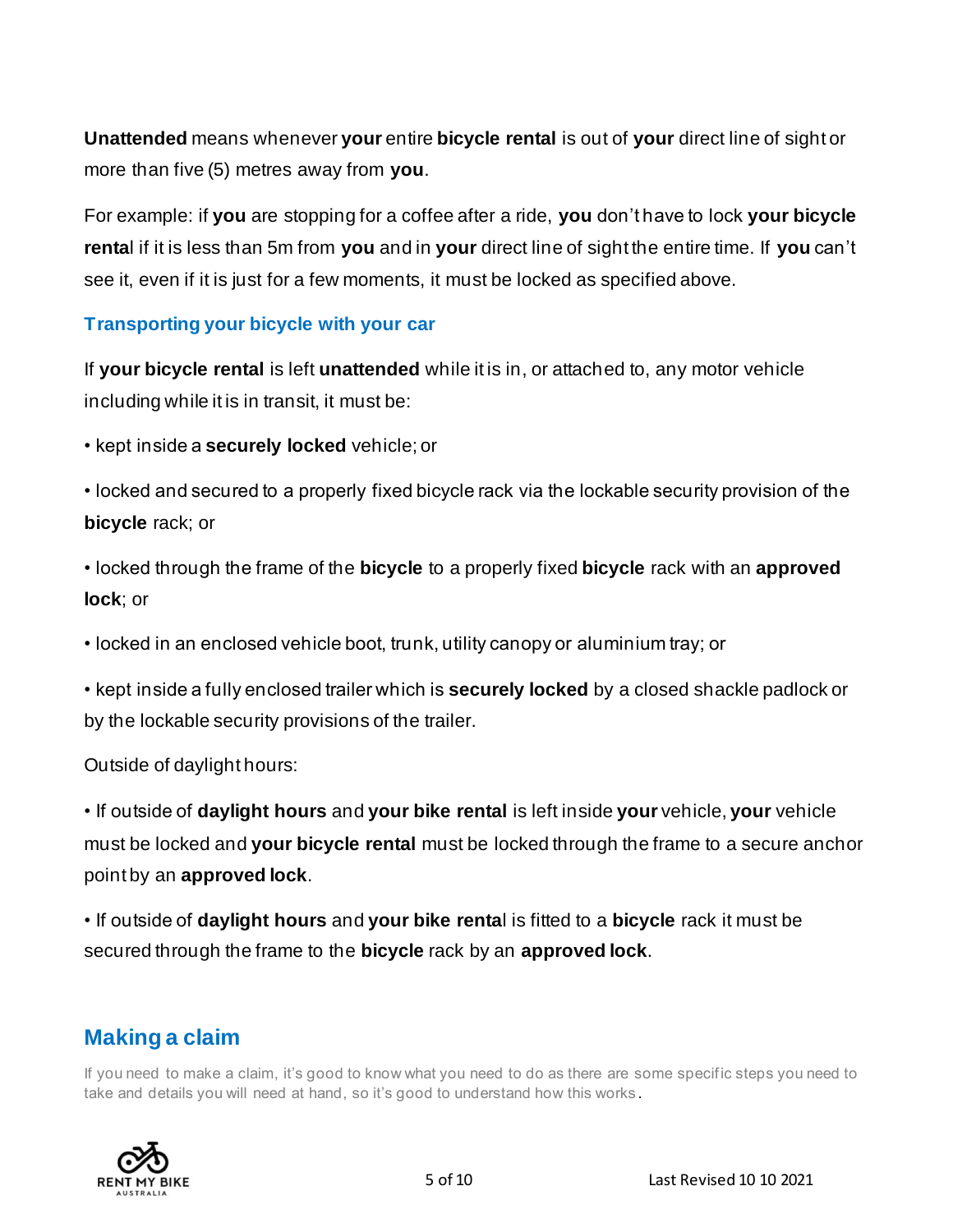### **What happens if my bicycle rental is damaged?**

You must take steps to minimise further damage and notify us as soon as possible.

### **How do I notify you of my claim?**

You can email us at [ask@rentmybikeaustralia.com.au](mailto:ask@rentmybikeaustralia.com.au) to lodge your claim

### **What information do I need to provide you?**

We will ask you to provide us information about the incident and might request items like your bicycle rental details, photos of the damage to your bicycle rental and/or photos of the incident area.

#### **Our claims process**

If your bicycle rental is damaged, we will review all the information provided to us and decide on the best course of action. Depending on the damage, we might take action to repair your bicycle rental or replace your bicycle rental or offer you a cash settlement, at our discretion.

#### **Important things you need to be aware of**

You must make your bicycle available to us for inspection, otherwise, we might not be able to process your claim.

• Please note we reserve the right in all instances to have repairs undertaken at a repairer of our final choice. If you do not agree with our choice of repairer, you may elect to receive a cash settlement (of the estimated repair cost).

• You must tell us of any other insurance that might be relevant to your claim, like home and contents insurance.

- There is a standard \$50 excess payable by you for each claim.
- We will deduct it from your settlement or request you to pay it to us.

• We might require you to help us as we work to exercise, for our benefit, your legal right of recovery against any other party. You may not agree to pay, negotiate or accept payment from any other party on our behalf without our consent, or otherwise infringe on our right under this policy to exercise recovery against any other party.

• You must answer all questions honestly and completely and provide us with any information a reasonable person under the circumstances would expect us to want to know. We may refuse payment of your claim and/or cancel your policy if you or any person who is acting with your express or implied consent, misrepresents, deliberately omits, avoids providing or falsifies any information provided to us in relation to a claim.  $\prod_{s \in \mathbb{N}} W_s$  we may reduce or deny your claim in the event that you fail to meet or comply with the above claim requirements.

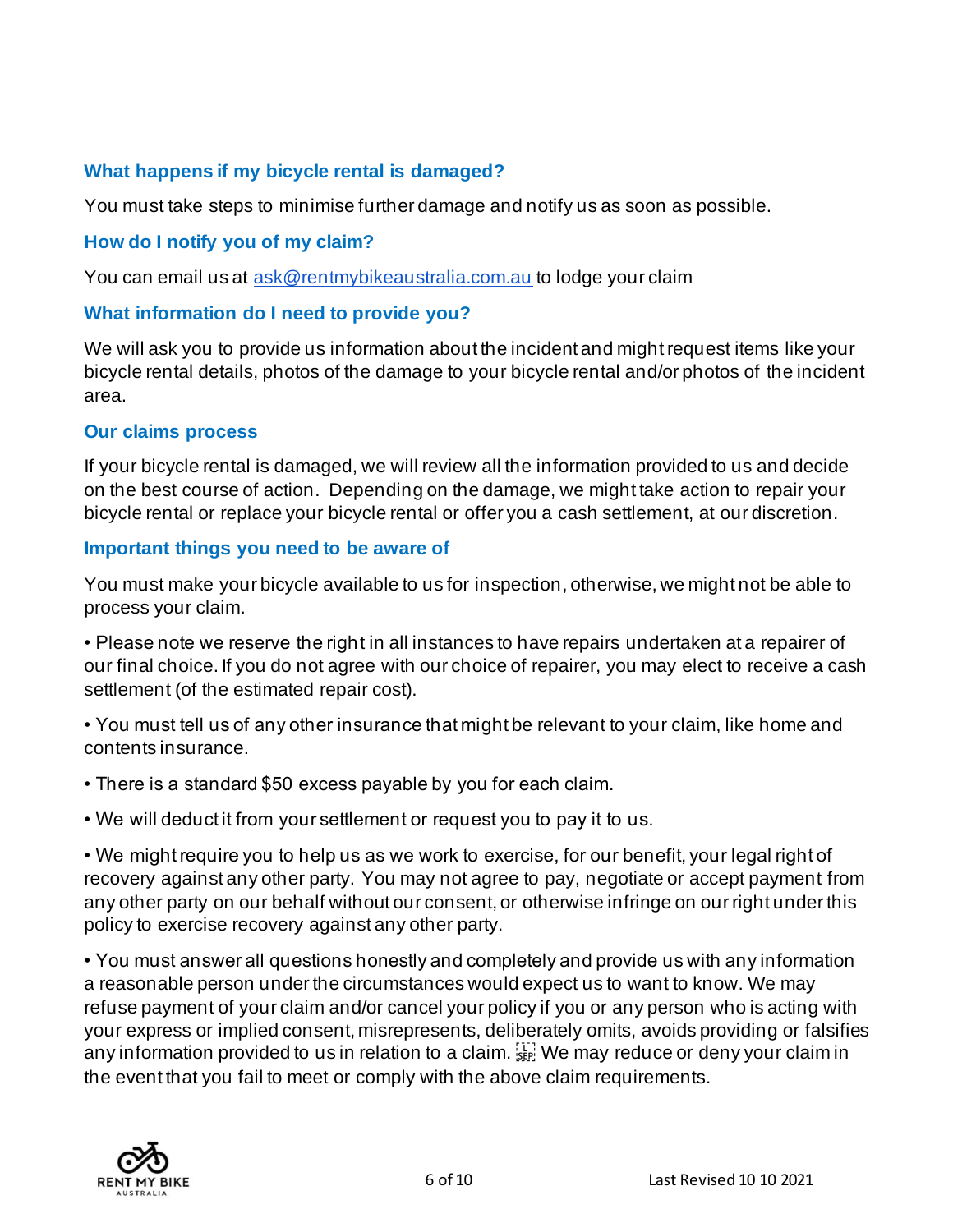### **Important Information**

There are things you need to do to make sure your policy stays current. The most obvious one is paying your premiums, but there are others too, and it's important that you know what they are. You will find more details about your policy, including definitions and how we protect your privacy

### **14 day cooling off period**

If **you** decide that this policy is not for **you** and **you** have not made a claim, you may cancel this **policy** within 14 days of your invoice issue.

If you cancel within the cooling off period, we will refund any premiums you have paid for the policy less any administration fees we cannot recover.

### **Definitions**

Words with special meaning.

**abandoned** means the **bicycle** being left **unattended** at a location other than **your home** for more than 24 consecutive hours.

**accessory** means an item used in conjunction with **your bicycle rental**. For example: a bicycle light, computer etc.

**approved lock** means a lock that is approved by Velosure, please see the list at [https://velosure.com.au/approved-locks/.](https://velosure.com.au/approved-locks/)

**bicycle rental** means the **bicycle** as specified being rented to you by Rent My Bike Australia and which is made up of a frame with two wheels powered by human pedalling. The **bicycle** is understood to include a standard set of components necessary to render the **bicycle**  functional (i.e. frame, wheels, handlebars, saddle, group-set, etc.). For the purposes of this policy this definition includes electric 'pedal assist' bicycles not exceeding 250watts and with a maximum assisted speed of 25 km/h but excludes bicycles fitted with an external combustion engine or other source of powered assistance. An e-bike must be pedal-assist and configured as per the 27 of 34 bicycle manufacturer's original specification. The motor may operate without the rider pedaling up to a maximum speed of 6km/h.

**bicycle computer** means a purpose-built computer mounted to **your bicycle rental** to measure and/ or track GPS coordinates, speed, distance, heart rate etc. It does not include personal computers, tablets, smart phones, heart rate transmitters, or wrist worn devices that may be used in conjunction with cycling.

**common property or common area** means an area (e.g. stairs, driveways, car parks, shared lockup facilities and the like) within a Strata or Company Title complex which may be accessed by persons unknown to **you** or who do not reside with **you**.

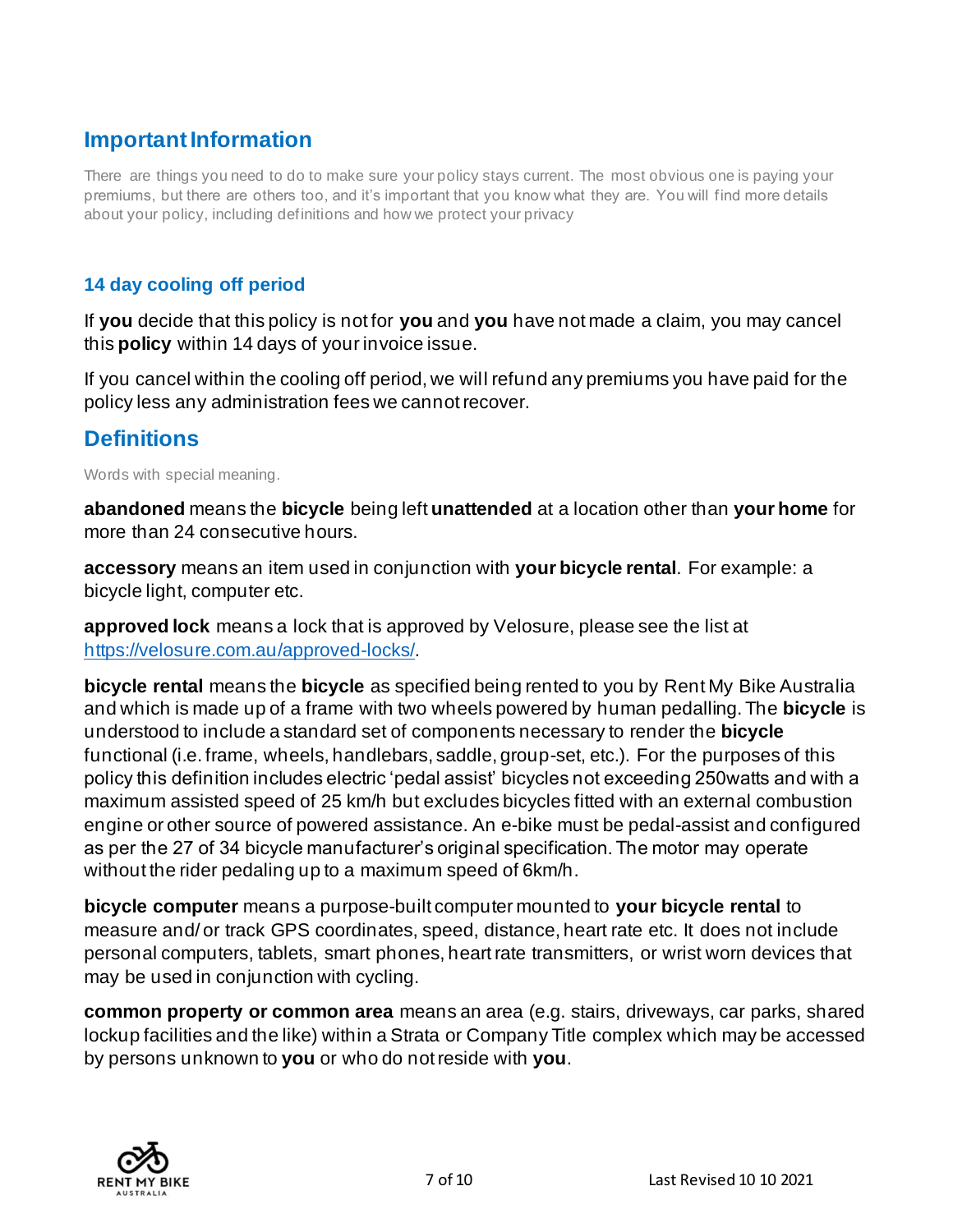**custom part** means a part fitted to **your bicycle rental** that replaces a manufacturer supplied part on **your bicycle rental** or which you have specifically selected in lieu of a manufacturer supplied part.

**crash means** a collision of the **bicycle rental** with another object whilst it is being ridden or, a fall caused by the rider losing control of the **bicycle rental** whilst it is being ridden.

**cycling race** means a timed cycling competition organised by a third party for which participants are required to register.

**daylight hours** means the time between sunrise and sunset at the location where the **bicycle rental** is at the time of a loss event.

**depreciated value** means the value calculated from the **recommended retail price** of an item which was purchased new but is more than 2 years old at the time of making a claim. The value is calculated by deducting 10% from the **recommended retail price** for every year or part thereof, measured from the original date of purchase.

**excess** means the first amount **you** must pay when a claim is accepted under this policy.

**geographical limit** means the Commonwealth of Australia.

**home** means the fully enclosed building (or share of a building) defined by permanent walls and a roof, owned or leased by **you** for domestic dwelling purposes and is located at the address noted on your driver's license.

**immovable object** means a solid object which is permanently fixed to concrete or stone and the object itself is made of concrete or steel. It must not be possible to remove the object without the use of power tools. It must not be possible to maneuver the **bicycle** over or under the object while the **bicycle** is secured to the object by the use of an **approved lock**.

**impact** means the action of an object striking **your bicycle rental** other than;

• as a result of a collision or **crash** while cycling, or

• as a result of an action by **you** or someone known to **you**.

**loss event** means a single incident resulting in a claim under this policy.

**malicious damage** means damage caused by attempted theft or, a wrongful act motivated by malice, vindictiveness or spite with the intention of damaging the **bicycle**.

**market value** means our best estimated price that a buyer would pay and a seller would accept for an item in an open and competitive market for a **bicycle** or **custom part** or **accessory** of similar make, model, quality, material, condition, function, type and age.

**new for old** means the cost of a comparable new replacement for your **bicycle rental** and/or **accessories**.

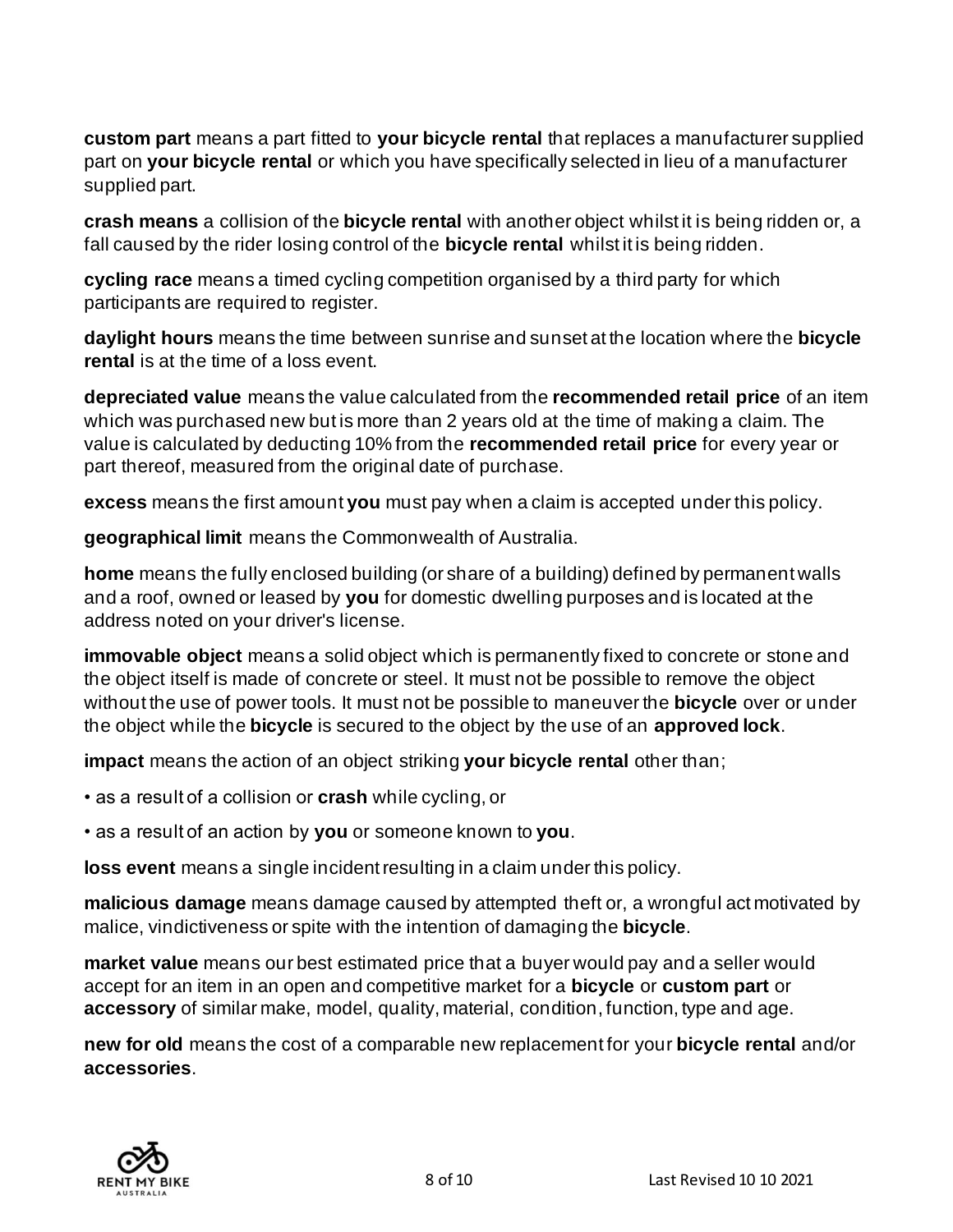**partial loss** means a loss that is not a total and only part of **your bicycle renta**l is damaged. Meaning **your bicycle rental** only have partial damage.

**period of insurance** means the period during which this policy is current. The period of insurance is stated on **your bicycle rental** order.

**policy** means this document together with your rental order indicating insurance has been opted in and any applicable endorsements and any updates that we tell **you** form part of the PDS such as Supplementary Product Disclosure Statements of which **you** have been notified.

**premises** means the land at the address on **your** drivers license on which **your home** is located and includes the yard or garden situated within the legal boundaries of that land. It does not include the nature strip outside **your home** or any **area** that is **common property** within a multi-residency property.

**professional rider** means a person who rides or races bicycles as his/her primary source of income.

**recommended retail price** means the selling price of a product suggested by a manufacturer to a retailer.

**replacement cost** means the lowest amount at which we are able to purchase the same item or an item of similar make, model, type, function, quality and material.

**road hazard** means any;

• kerb, gutter, drain, speed hump, fixed or temporary traffic control object, permanent or temporary road barrier, or

• unexpected road surface defect, object, material or chemical, that is in the path of the bicycle whilst **you** are cycling.

**securely locked** means:

• the **bicycle rental** is locked by an **approved lock** through the frame of the **bicycle** to an **immovable object**; or

• the vehicle or building at **your home** in which **your bicycle rental** is left, has - all external doors locked, and - all external windows securely latched and locked (where locks are fitted to the latching mechanism), and - any security devices (such as an alarm system) are set to active when **unoccupied**.

### **sponsored bicycle** means a **bicycle** where;

• a party other than **you** has contributed (either directly or by way of a discount) towards more than 50% of the **recommended retail price** of the **bicycle**, or

• the **bicycle** has been provided to **you** under a loan or deferred payment arrangement.